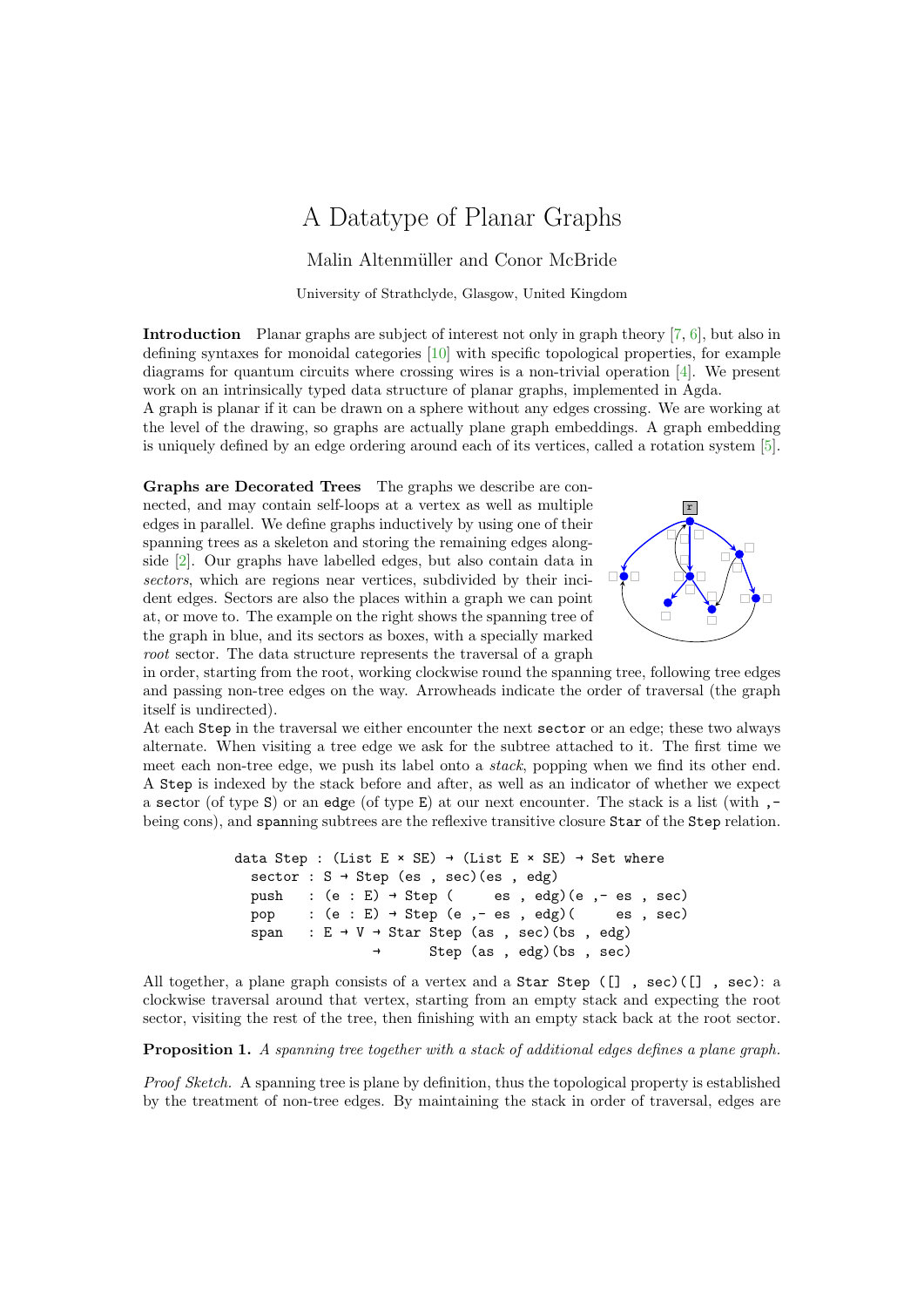popped in reverse order to being pushed, so no two edges cross. Effectively, we contract the spanning tree to a single vertex with only self-loops, i.e. the non-tree edges. The graph is planar when these self-loops form a well bracketed word [\[2\]](#page-2-5).  $\Box$ 

There is more information yet in the stack indices: each edge e is boundary to a region of the graph. Anything on top of e on the stack is local to the region, and once we have popped e we know we have left the region. Observing the stack alone gives clues about where we currently are in the graph, and which edges are local to the current subgraph.

**Zippers** The first graph operation we want is focussing to a specific position  $[1]$ , then moving the graph's root to this position. We use zippers [\[8\]](#page-2-7) for graphs in a bifunctor representation [\[9\]](#page-2-8), allowing us to transform sector data as we traverse clockwise.

Standard zippers for trees construct a path through the structure by successively choosing one branch to move along, while storing its siblings alongside. In the case of graphs, siblings could be trees but also stack operations. Each layer in the path stores a forwards list of steps ahead in the tree and a backwards list of steps behind (i.e. between the arrival point and the current position). The zipper itself is a sequence of layers surrounding the sector in focus. The left example shows in red the path from sector s back to the root. At each vertex along the path the curved arrows depict the backwards and forwards sibling lists:



Re-rooting a graph to a zipper's sector-in-focus involves rotating the traversal order of the spanning tree while keeping track of the direction of the non-tree edges.

## Proposition 2. Re-rooting a planar graph returns a planar graph.

Proof Sketch. The spanning tree is traversed in a different order, but structurally unchanged. Some of the additional edges have to be turned in the process of moving the root. In the original graph, these edges were pushed before we arrive at the new root, and popped after, they were exactly the index of the new root. When re-rooting, each of these edges will change its direction and the order of edges on the stack will be reversed, thus planarity is maintained.  $\Box$ 

In the left example, the stack operations for edge e are explicitly marked. The stack at segment s is (e  $, -$  []). The right example show the result of the re-rooting operation, with s now being the root (with index []), and the stack operations of e interchanged.

A Context Comonad We define graphs as containers. Sectors are places for data, as well as places to view the graph from. We obtain a context comonad [\[11\]](#page-2-9) whose counit projects the root sector data and whose comultiplication decorates each sector with the graph re-rooted to that sector. The graph stays the same, with the order of edges around vertices fixed, but we redirect its spanning tree, depending on which sector is root. In future work we intend to decorate each push and pop with the graph obtained by following their non-tree edge, allowing convenient but read-only graph traversal [\[3\]](#page-2-10).